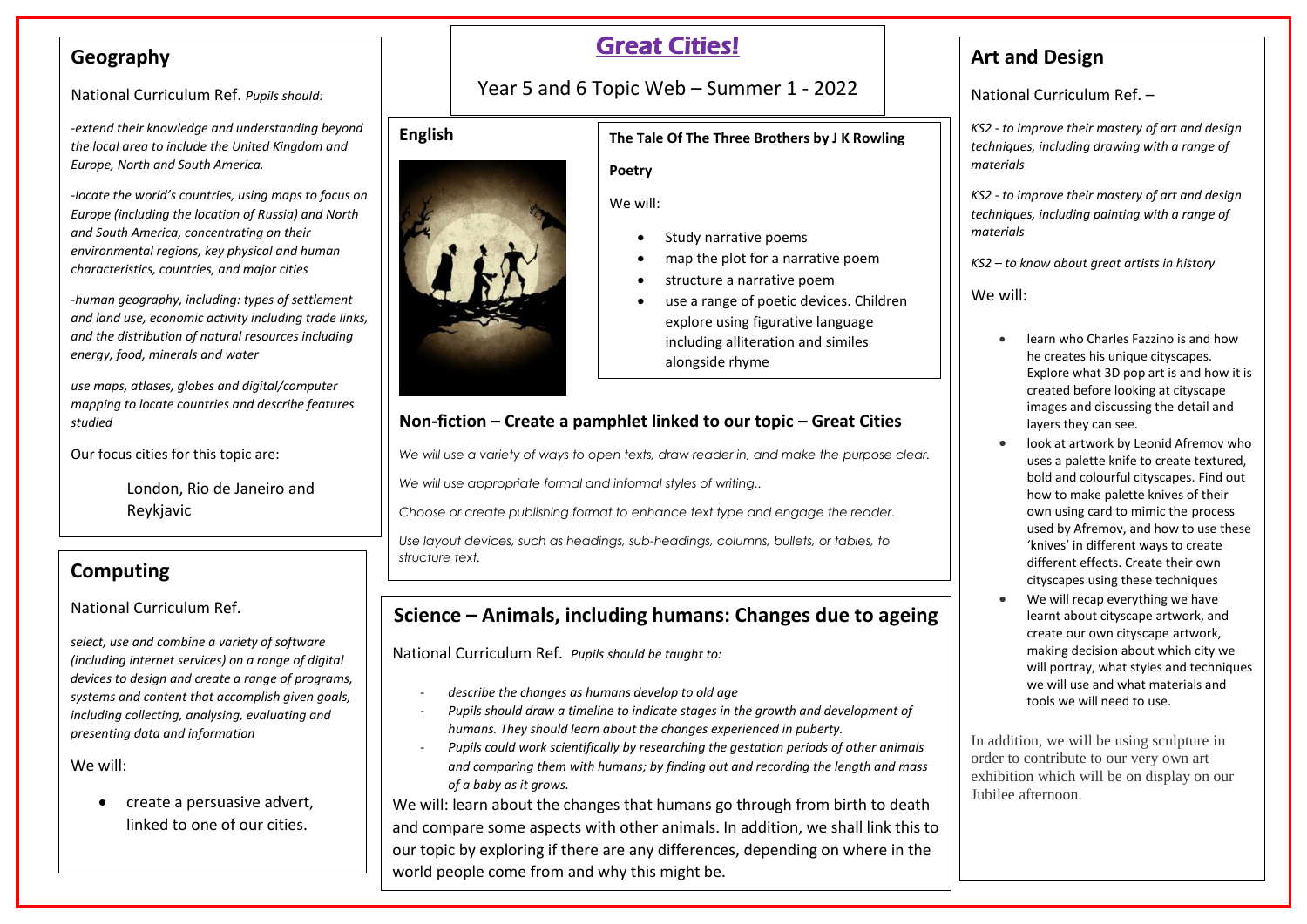### **Maths**

#### **Year 5**

Statistics: solve comparison, sum and difference problems using information presented in a line graph / complete, read and interpret information in tables, including timetables. **Properties of shape:** Measure angles in degrees; measure with a protractor; calculate missing angles on a straight line; calculate angles around a point, measure angles and lengths in shapes; be familiar with regular and irregular polygons; talk with confidence and solve problems about 3d shapes.

**Position and direction**: Identify and plot co-ordinates in the firs quadrant; reflect and translate shapes in a mirror line or on a co-ordinate grid

#### **Year 6**

Ratio and proportion: solve problems involving the relative sizes of two quantities where missing values can be found by using integer multiplication and division facts / solve problems involving the calculation of percentages [for example, of measures, and such as 15% of 360] and the use of percentages for comparison /solve problems involving similar shapes where the scale factor is known or can be found / solve problems involving unequal sharing and grouping using knowledge of fractions and multiples.

**Statistics:** Read, interpret and draw line graphs; read , interpret and draw pie charts; find the 'mean' from a set of data

Properties of shape: Revision of measuring and calculating angles in a range of shapes; revision of 3d shapes and nets,

Position and direction: revision of identifying and plotting co-ordinates in all four quadrants; reflecting and translating shapes in a mirror line or on a co-ordinate grid.

| <b>Subject and National Curriculum Reference</b>                                  | <b>Key Knowledge</b>                                                                                                                                                               |
|-----------------------------------------------------------------------------------|------------------------------------------------------------------------------------------------------------------------------------------------------------------------------------|
| Religious Education - Kingdom of God - What kind of king was Jesus?               | - Explain connections between biblical texts and the concept of the Kingdom of God.                                                                                                |
| (Understanding Christianity)                                                      | Consider different possible meanings for the biblical texts studied, showing awareness                                                                                             |
|                                                                                   | of different interpretations.                                                                                                                                                      |
|                                                                                   | -Make clear connections between belief in the Kingdom of God and how Christians put                                                                                                |
|                                                                                   | their beliefs into practice in different ways, including in worship and in service to the                                                                                          |
|                                                                                   | community.                                                                                                                                                                         |
|                                                                                   | -Relate Christian teachings or beliefs about God's Kingdom to the issues, problems and<br>opportunities of their own lives and the life of their own community in the world today, |
|                                                                                   | offering insights about whether or not the world could or should learn from Christian                                                                                              |
|                                                                                   | ideas.                                                                                                                                                                             |
|                                                                                   |                                                                                                                                                                                    |
|                                                                                   |                                                                                                                                                                                    |
| French – En vacances                                                              | Rigolo Unit - En Vacances                                                                                                                                                          |
| <b>National Curriculum POS:</b>                                                   |                                                                                                                                                                                    |
| prepare and practise a simple conversation, re-using familiar vocabulary and<br>٠ | Ask and say where you're going on holiday                                                                                                                                          |
| structures in new contexts                                                        | Express opinions about holidays                                                                                                                                                    |
| Understand and express simple opinions<br>$\bullet$                               | Talk about what you're going to do on holiday                                                                                                                                      |
| Listen attentively and understand more complex phrases and sentences<br>٠         | Discuss plans                                                                                                                                                                      |
| Prepare a short presentation on a familiar topic                                  |                                                                                                                                                                                    |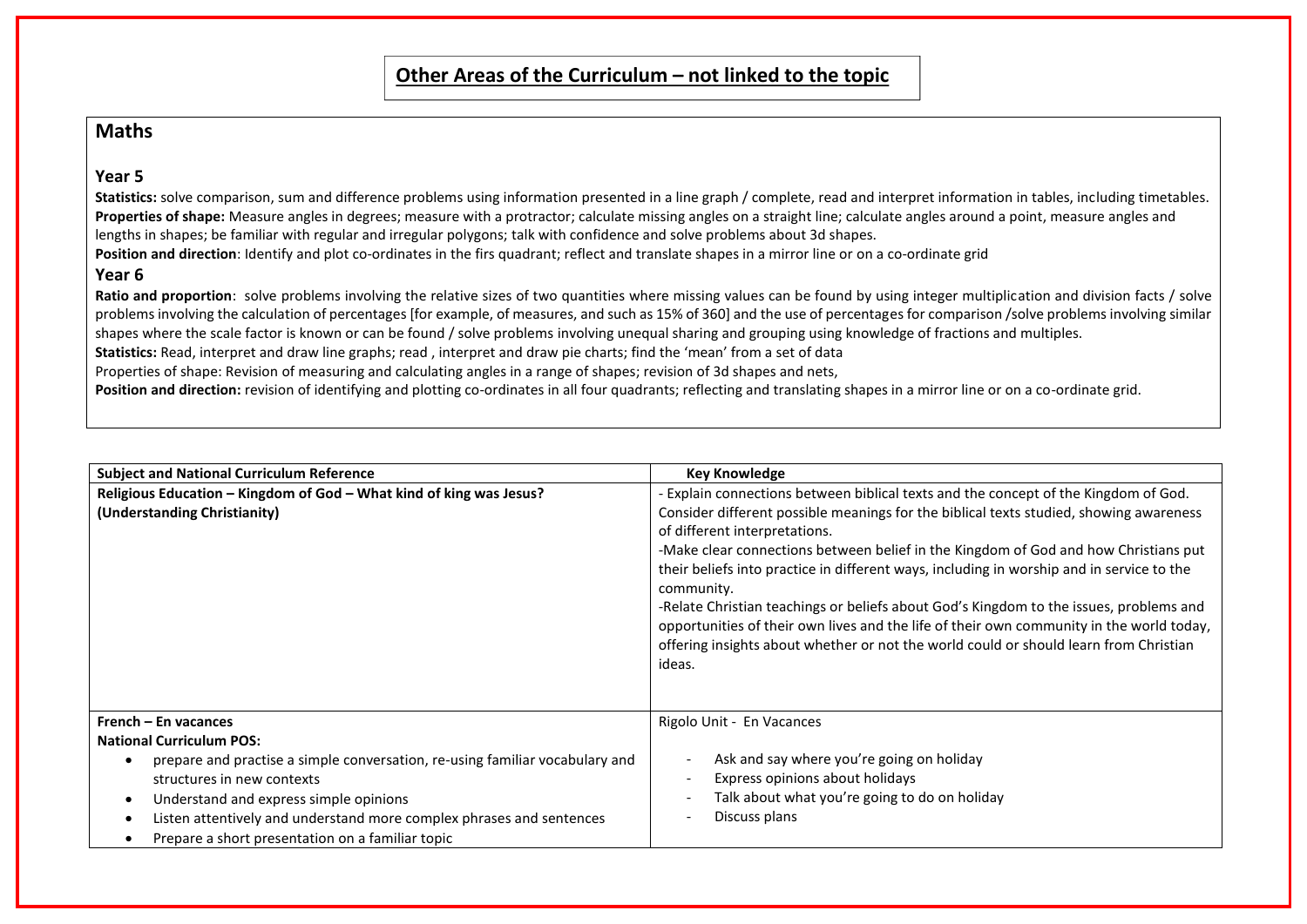| Re-read frequently a variety of short texts<br>$\bullet$                                                                                                                              |                                                                                                          |
|---------------------------------------------------------------------------------------------------------------------------------------------------------------------------------------|----------------------------------------------------------------------------------------------------------|
| Make simple sentences and short texts<br>$\bullet$                                                                                                                                    |                                                                                                          |
| Write words, phrases and short sentences, using a reference source<br>$\bullet$                                                                                                       |                                                                                                          |
| Look at further aspects of their everyday life from the perspective of<br>$\bullet$                                                                                                   |                                                                                                          |
| someone from another country                                                                                                                                                          |                                                                                                          |
|                                                                                                                                                                                       |                                                                                                          |
| PSHE - Relationships and Sex Education - taught to individual year groups to co-                                                                                                      | Year 5                                                                                                   |
| incide with when one year group is doing Forest School                                                                                                                                | -know and understand the appropriate scientific names for the external and internal                      |
| In September 2020, the DfE introduced statutory requirements for Relationships                                                                                                        | sexual parts of the body, and be able to explain basic functions.                                        |
| Education and Health Education which are to be covered by the end of                                                                                                                  | -understand the main changes that happen at puberty, know some ways to manage                            |
| Primary School. This unit contains teaching which directly addresses the                                                                                                              | them, and how it affects people differently.                                                             |
| requirements for Relationships Education:                                                                                                                                             | - have a basic understanding about body image, and have learnt some ways to support                      |
| Being Safe (BS) • how to report concerns or abuse, and the vocabulary and confidence                                                                                                  | a positive body image for themselves and others.                                                         |
| needed to do so.                                                                                                                                                                      | -understand the importance of washing regularly and of maintaining other hygiene                         |
| Health Prevention (HP)• about personal hygiene and germs including bacteria, viruses,<br>how they are spread and the importance of handwashing. Changing Adolescent Body              | routines during puberty.                                                                                 |
| (CAB) key facts about puberty and the changing adolescent body, particularly from age                                                                                                 | -understand ways they can prevent the spread of some bacterial and viral diseases                        |
| 9 through to age 11, including physical and emotional changes. • about menstrual                                                                                                      | Year <sub>6</sub>                                                                                        |
| wellbeing including the key facts about the menstrual cycle.                                                                                                                          | -be able to describe the main stages of sexual reproduction, using some scientific                       |
| Family and People Who Care for Me (FP) that others' families, either in school or in                                                                                                  | vocabulary                                                                                               |
| the wider world, sometimes look different from their family, but that they should respect<br>those differences and know that other children's families are also characterised by love | -be able to describe some emotions associated with the onset of puberty and have                         |
| and care for them.                                                                                                                                                                    | strategies to deal with these positively                                                                 |
| Mental Wellbeing (MW)• how to recognise and talk about their emotions,                                                                                                                | - understand that puberty affects people in different ways, both physically and                          |
| including having a varied vocabulary of words to use when talking about their                                                                                                         | emotionally                                                                                              |
| own and others' feelings • how to judge whether what they are feeling and how they                                                                                                    | -understand that the way they behave affects others and that they have some                              |
| are behaving is appropriate and proportionate.                                                                                                                                        | responsibility to others to make sure they are not hurt                                                  |
|                                                                                                                                                                                       | -describe some characteristics of loving, trusting relationships                                         |
| P.E. Tennis and Rounders                                                                                                                                                              | <b>Tennis</b>                                                                                            |
| play competitive games, modified where appropriate [for example,<br>$\blacksquare$                                                                                                    | master control of racket and ball<br>$\blacksquare$                                                      |
| badminton, basketball, cricket, football, golf, netball, rounders and tennis],                                                                                                        | Develop the skills of serving, forehand and backhand                                                     |
| and apply basic principles suitable for attacking and defending                                                                                                                       | Practise skills through rallies before moving on to games                                                |
| compare their performances with previous ones and demonstrate<br>$\overline{\phantom{a}}$                                                                                             | Know and play by the rules of tennis (with adaptations made where necessary)<br>$\overline{\phantom{a}}$ |
| improvement to achieve their personal best.                                                                                                                                           | <b>Rounders</b>                                                                                          |
|                                                                                                                                                                                       | master control of a traditional rounders bat<br>$\blacksquare$                                           |
|                                                                                                                                                                                       | Develop throwing and fielding skills                                                                     |
|                                                                                                                                                                                       | Learn the rules of rounders, particularly ways that a player can be 'out'                                |
|                                                                                                                                                                                       | Work as a team, encouraging and supporting each other.                                                   |